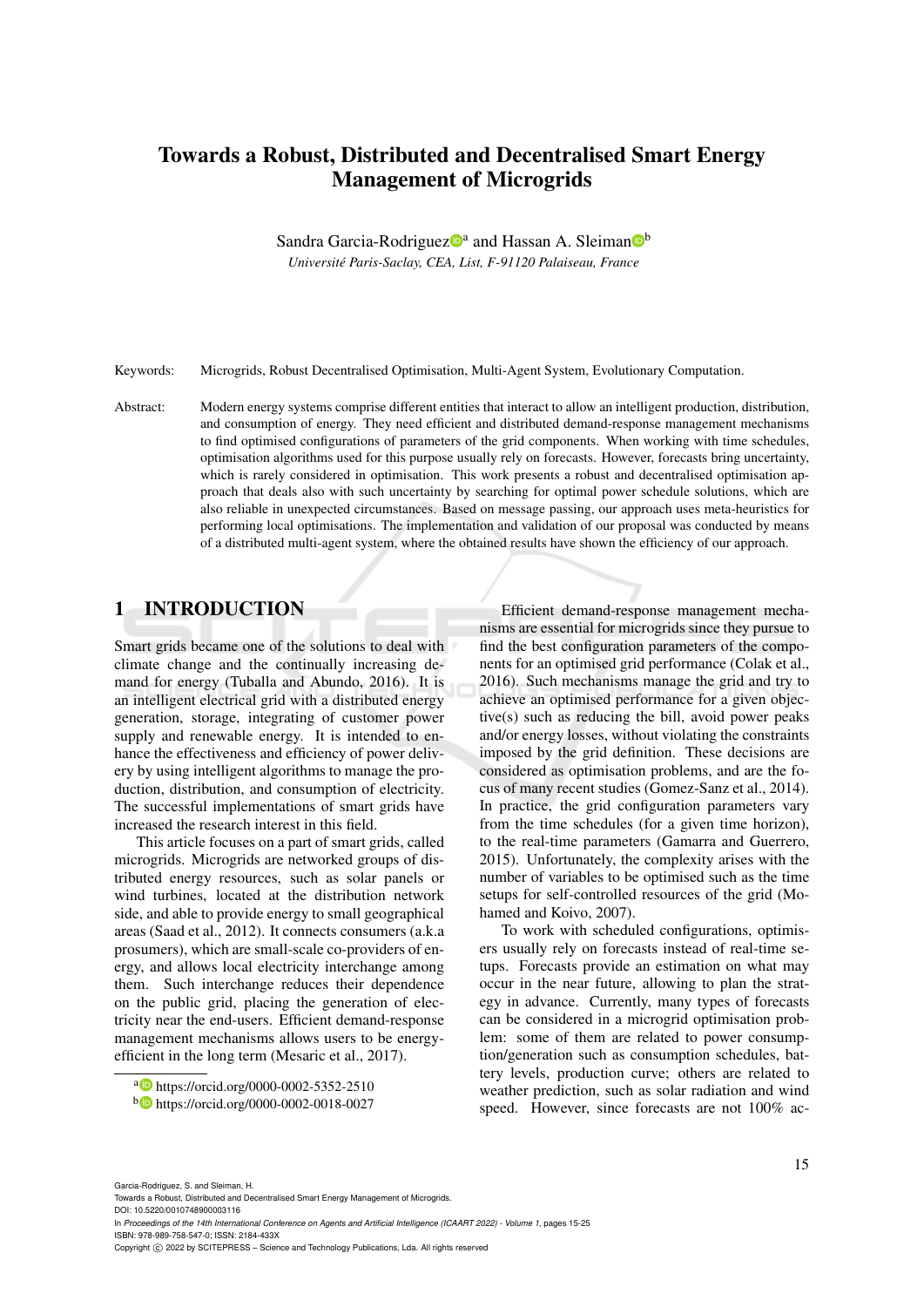curate (Mahat et al., 2013), the observed parameters may vary from the forecasted ones, which leads to unexpected situations. In this case, the optimised solutions (based on the non-accurate forecasts) are more likely to lie far from the optimal ones (García et al., 2012), which may provoke looses in money, resources, and/or time (Liang and Zhuang, 2014). Therefore, forecasting reliability is a key factor in optimisation solutions (Moreno et al., 2017).

In this paper, we present a robust and decentralised optimisation algorithm implemented in a distributed manner for finding the best setup configuration for the devices in a microgrid. We refer to robustness as the capacity of the approach to provide stable solutions with a performance that does not drop when unexpected scenarios are faced. Our proposal is based on the adaptation of the message passing algorithm proposed by Kraning et al. (Kraning et al., 2014), where optimisation is split in less complex problems that are locally solved in different nodes of the grid. The global optimisation is achieved by means of a negotiation protocol amongst all of the grid nodes. Local optimisations are performed using evolutionary computation (Zhang et al., 2011), which is considered an adequate approach for this kind of problems (Moghaddam et al., 2011; Ramaswamy and Deconinck, 2012). For instance, metaheuristics as "Particle Swarm Optimisation" (Chen and Yu, 2005) and SPEA2 (Zitzler et al., 2001) are adapted to our problem. Furthermore, in order to deal with the reliability of forecasts, we consider the *robustness* concept by extending the decentralised optimisation algorithm with a robust approach, which allows handling the uncertainty in forecasts within the optimisation process.

Our proposal was implemented by means of a distributed multi-agent system (Al-Hinai and Alhelou, 2021), a technology that has been proven to be very suitable for microgrid solutions (Farhangi, 2010; Amin and Wollenberg, 2005). A sliding window over different year-observations (extracted from real data sets) was used to carry out our validation tests. According to the results, our algorithm provides effective solutions by considering uncertainty in its parameters. Comparing the optimised schedules obtained from forecasted parameters to the equivalent real-time ones, we can see that costs are reduced up to 60% in some of the tested scenarios.

This paper is organized as follows: Section 2 reviews the state of the art about distributed optimisation algorithms for microgrids; Section 3 presents the algorithm in which the proposed solution is based; Section 4 details our contribution, whereas Section 5 reports on the validation results. Finally Section 6 concludes our work and discusses the future lines.

## 2 RELATED WORK

Demand response algorithms emerged in the 1970's, but have experienced a renaissance by the appearance of microgrids (Mihaylov et al., 2019). These algorithms try to optimise the schedules of the controllable loads to satisfy the grid objectives, such as valley filling and peak shaving to mention a few.

The literature reports on many optimisation algorithms for microgrids, which aim at reducing the energy imbalance and at covering the demand and supply gap. Some of these approaches are based on predictions only, whereas others consider the unreliability of predictions, aka uncertainty. One of the main sources of uncertainty in smart grids is the integration of stochastic renewable energy sources and the introduction of new energy intensive appliances, which make it increasingly difficult to find an optimised planning of resources in the smart grid (Deconinck et al., 2008; Veldman et al., 2013).

The authors in (Haring et al., 2016) developed and compared three different schemas for optimising the energy market, involving the customers and focusing on the trade-off among privacy, resource exploitation and the reward earned. The first schema provided a centralised optimisation in which the user information is shared with the system operator; the second applied a centralised optimisation, based on an aggregator, with whom the user partially shares cost information; and the third schema proposed a decentralised schema, in which the prosumers exchanged energy among each other without revealing their cost information. Prediction is used in the second schema, but without considering uncertainty.

Alternating Direction Method of Multipliers (ADMM (Boyd et al., 2011)) was used in (Rivera et al., 2017) and (Diekerhof et al., 2014). (Rivera et al., 2017) proposed a scalable distributed convex optimisation framework for electrical vehicle aggregators, and covered local and global objectives and constraints. It is intended to resolve valley filling and minimising charging costs by providing optimised charging plans. It focused on demonstrating the possibility of integrating electrical vehicles in the grid and on the scalability of the framework, but it does no tackle the uncertainty. (Diekerhof et al., 2014) proposed a distributed optimisation system for intelligently controlling electrical heat pumps at district level, based on an ADMM, where the local objectives of each participant are considered achieving the global objectives. The authors in (Diekerhof et al., 2016) showed the advantages and disadvantages of distributed optimisations and proposed a particular usage of ADMM for scheduling electro-thermal heat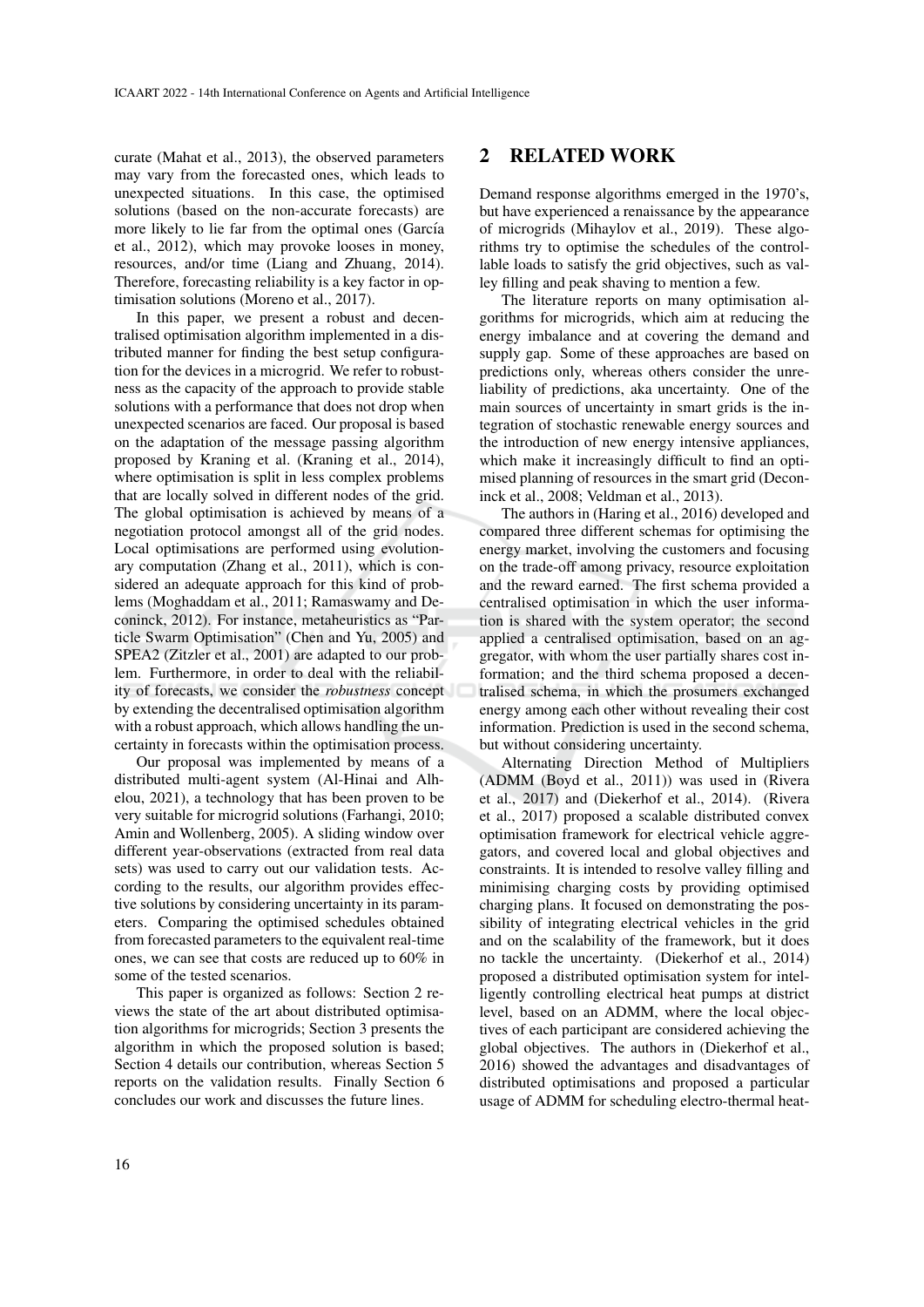ing units. Dantzig-Wolfe decomposition (Dantzig and Wolfe, 1960) was used by (McNamara and McLoone, 2015), who proposed a hierarchical demand-response algorithm. The objective of this approach was to peak minimisation and achieve both: the device and the customer objectives. Furthermore, it tried to minimise the communication overheads and to improve the quality of service by improving the response time for the devices that need their energy as soon as possible. This work does not consider considering uncertainty either.

The following proposals focused on decentralised frameworks without including uncertainty (de Cerio Mendaza et al., 2016; Meyn et al., 2015): (i) (de Cerio Mendaza et al., 2016) proposed a hierarchical and decentralised framework that is intended for controlling the demand-response in low voltage networks, where the system operator plays the aggregator role for trading energy demand flexibility and for ensuring reliability and security. Since the framework only focused on the demand side, just loads were considered. The authors modelled the heat pumps systems to respond to demand aggregations, which is used in their hierarchical structure; (ii) (Meyn et al., 2015) proposed a decentralised decision making architecture for automated demand response that can be used for maintaining demand-supply balance. The authors provided a solution based on a randomised control strategy (using a Markovian Decision Process) to obtain an aggregate model for a large number of loads. Then, a so-called linear time-invariant system approximation of the aggregate nonlinear model is used for control design at grid level.

However, there are some proposals in the literature which do consider different kinds of uncertainty in their optimisation algorithms (Moreno et al., 2017). The authors in (Diekerhof et al., 2014) applied ADMM in a hierarchical architecture, and combined it with robust optimisation and model predictive control to handle uncertainty in heat pump scheduling (Diekerhof et al., 2017). (Tajalli et al., 2021) presented an approach for uncertainty aware management of smart grids by using cloud based LSTM interval prediction. (Chakraborty and Okabe, 2016) used probabilistic programming approach that utilises a Bayesian Markov Chain Monte Carlo (MCMC) sampling method to create energy based balanced groups. This allows grouping similar customers whose aggregated demand has higher predictability. To face energy imbalance problem and cost reduction, the authors proposed a multi-objective optimisation based on ADMM for scheduling electrical storage units, considering the demand uncertainty. (Zhang and Giannakis, 2016) formulates a stochastic optimisation

problem based on ADMM also considering uncertainty for market clearance. (Zhang et al., 2017) contributes with a distributed robust optimiser, considering uncertainty, which uses the aggregation of loads for service provision. Finally, (Dehghanpour et al., 2017) also showed a hierarchical multi-agent system framework for modelling demand response of air conditioning loads with a day-ahead planning. Such framework uses machine learning to model the behaviours of agents at different levels of the framework. The authors compared linear modelling and ANN-based modelling to check the learning model that provides more cut in the consumption cost and maximise the benefits of the retailer.

As for the technologies used in the implementation of the algorithms that control microgrids, multiagent systems (MAS) technologies are considered as potential solutions to the power industry providing flexible, extensible, and fault-tolerant solutions (McArthur et al., 2007a; McArthur et al., 2007b). They enable the implementation of large and complex distributed applications by allowing the development of autonomous control agents that are able to coordinate in a cooperative and fault-tolerant environment (Al-Hinai and Alhelou, 2021). The distribution and communication characteristics of MASs are attracting the attention in smart grids due to their ability to unlock their potentials (Farhangi, 2010); i.e, the autonomy of agents are adequate for the smart devices, whereas the grid energy consumption and production optimisation, usually performed by negotiations, can be easily implemented using the agents communication mechanisms and protocols.

Our system allows scheduling electrical units by using the decentralised and distributed optimisation algorithm (Kraning et al., 2014) that relies in local optimisations. Furthermore, it considers uncertainty in the optimisation so that solutions become more stable against not accurate predictions. Unlike the papers mentioned in this section, our robust mechanism can be adapted to any optimisation algorithm since it deals with robustness within the cost function. Moreover we introduce an uncertainty estimation which is only calculated from forecasts and can be applied to any device whose forecast values are considered for the optimisation. This means that we do not need to create a new robustness measure for each device model since uncertainty is specifically computed for each device according to its historical observations and forecasts.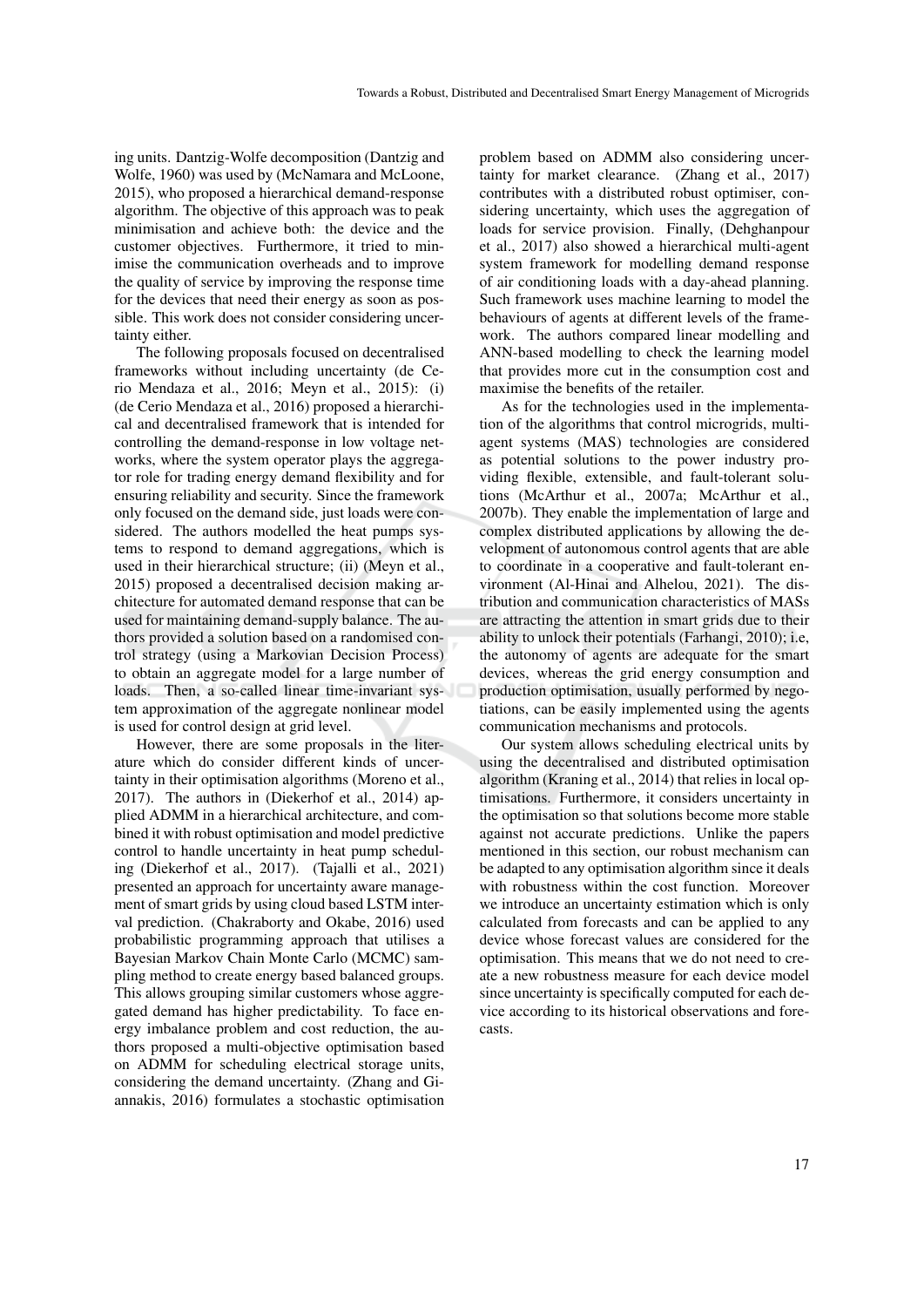# 3 BACKGROUND

Our proposal is based on a fully decentralised method for dynamic network energy management that uses message passing between entities (Kraning et al., 2014).This work models a cooperation network composed by two types of nodes, namely: the *devices* and the *nets*. The devices (i.e. generators, fixed loads, deferrable loads, alternate direct current transmission lines, storage units, etc.) have their own constraints and objectives. Devices are connected through terminals to each other by means of a net (i.e. bus), which also has its own objectives and constraints. In the same way, nets are connected through double terminal devices, such as transmission lines. A *terminal* is a connection point or a link between the net and the device.

The goal is to minimise the total network objective subject to device and net constraints over a time horizon. For this, (Kraning et al., 2014) method relies on the *alternating direction method of multipliers* (ADMM), which is an algorithm that solves convex optimisation problems by breaking them into smaller pieces so that they will be then easier to handle (Boyd et al., 2011).

By relaxing the equations (see (Kraning et al., 2014) for details), the result is an iterative algorithm that runs until the convergence criteria is satisfied. Therefore at each iteration *k* the following operations are performed in parallel:

• Every device *d* computes, for each terminal, a new proximal power schedule  $p_d =$  $[p_d(1),...,p_d(H)] \in \mathbb{R}^H$  that minimises a local objective function.

The problem is formulated as shown in Equation 1:

$$
\begin{aligned}\n\text{minimize} \quad f_d(p_d) + \frac{\rho}{2} ||p_d - (p_d^k - \overline{p}_d^k + u_d^k) ||_2^2 \\
\text{subject to} \quad \text{constraints}_d\n\end{aligned} \tag{1}
$$

Formally, *H* is the number of time periods to schedule (time horizon) and  $\rho$  is a scaling parameter.  $p_d^k$  is the current power schedule of device *d* computed in previous iteration, and  $\overline{p}_d^k$  the average of  $p_d^k$  of each terminal (in case of just one terminal devices  $\overline{p}_d^k = p_d^k$ ).

In the same way,  $u_d = [u_d(1), ..., u_d(H)] \in \mathbb{R}^H$  is the scale price received from the net in the previous iteration.  $f_d(p_d) = c_d(p_d)$  represents the cost function  $c_d(p_d)$  of applying  $p_d$  to *d*. Note that each kind of device has a specific  $c_d(p_d)$  formula.

However, solving the equation 1 also requires to satisfy the constraints imposed by the device model. Some of them are already considered within the cost function  $c_d(p_d)$  of the device, whereas local optimisers deal with the rest (see section 5.1 for more details).

Finally, the device sends a message with  $p_d$  to its corresponding neighbour net(s). In case of two terminal devices, the previous operations are repeated to compute  $p_d$  for each net terminal.

• Every **net** *n* updates its scale price as  $u_n = u_n^k + \overline{p}_n$ , where  $\overline{p}_n$  is the average of all  $p_d$  received from their devices. Finally,  $u_n$  is sent to all its linked devices.

The authors showed that their approach converges to a solution when the objectives and constraints of the devices are convex. Such solution is decentralised solution and needs no global coordination other than synchronizing iterations; the problems to be solved by each device can be locally solved efficiently and in parallel according to the authors (Kraning et al., 2014).

# 4 ROBUST DECENTRALISED POWER SCHEDULING OPTIMISER

This paper proposes a novel robust and decentralised approach algorithm for solving power scheduling problems in microgrids. Relying in the decentralised method for dynamic network energy management presented in section 3, we developed a robust adaptation to deal with uncertainty of parameters during the optimisation process. Our approach is implemented within a distributed multi-agent system which allows solving it in parallel.

In order to calculate the best power schedules  $p_d$  for each time period, the optimization algorithm needs to know, in advance for these periods, the power load curve for those devices whose regimes cannot be controlled and the power curves estimations (as maximum power generation, expected consumption...) in case of self-controlled devices. Unfortunately, those forecasts are estimations about the future which cannot be certain. Big deviations from real conditions may lead to inefficient power schedules that can provoke several losses as money, energy, etc. A main contribution of this paper is the consideration of such forecasts uncertainty to guide the optimisation process. We developed a robust mechanism which, adapted within the cost function of those devices subject to uncertainty, increases the reliability of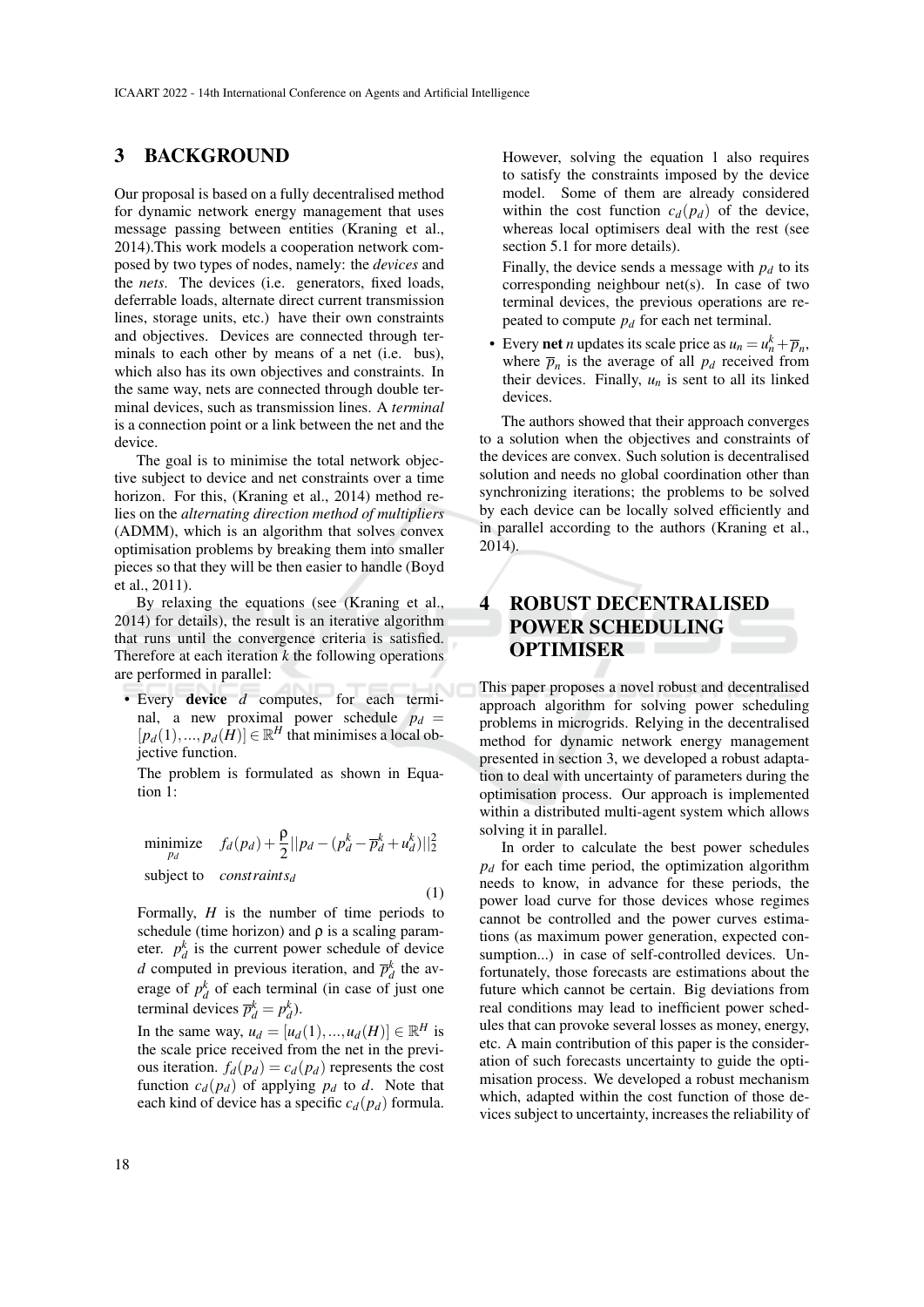solutions by remaining more stable when unexpected situations are faced.

The following Section 4.1 shows the implementation of the proposed approach whereas section 4.2 describes its robust mechanism.

### 4.1 Implementation

Our algorithm is implemented within a distributed Multi-Agent System, which is based on the re-usable architecture already introduced in (Garcia-Rodriguez et al., 2016). Each device/net composing the microgrid is managed by an agent in our system which is in charge of running a local optimisation and exchanging messages with its neighbour agents. Since decentralization allows distributed implementation, problem complexity is reduced by splitting computation load in different nodes. Moreover, unlike centralised systems which depend on a central node, our approach achieves smartness by the negotiation of all of them. This way the probability of facing bottle neck situations is significantly reduced.

Evolutionary computation (Zhang et al., 2011) is selected for solving the local optimisation function of equation 1. The use of this kind of algorithms is recurrent in the literature since they are proved to be good approaches to solve microgrid problems (Sanseverino et al., 2011). For instance, their flexibility allows to handle most of the hard constraints in the optimisation process (as the ones of transmission lines presented in section 5.1). Moreover, their operators can be easily modified to improve the algorithm performance in the specific problem to solve. Our approach counts with the following meta-heuristics:

- Mono-objective optimisers (problems with just one objective function): naturally inspired algorithms as particle swarm optimisation PSO (Chen and Yu, 2005), differential evolution (Storn and Price, 1997) or CMAES (Auger et al., 2004).
- Multi-objective optimisers (two or more objective functions): evolutionary algorithms such as NSGA-II (Deb et al., 2002) or SPEA2 (Zitzler et al., 2001).

Thanks to the architecture of our framework (Garcia-Rodriguez et al., 2016), algorithms can be easily added/replaced. This allowed us choosing the best one for each local cost function.

### 4.2 Dealing with Uncertainty

The robust method presented here is applicable when device forecasts (that are subject to uncertainty) are used to optimise the microgrid power schedules.

Based on historical forecasts and observations, our approach guides the optimisation process towards solutions that shall remain stable even when forecasts result to be very inaccurate. The main strength of this approach lies in the use of a penalty factor,  $w_d(p_d)$ , used to penalise the device cost function  $f_d(p_d)$  of Equation 1. The fact of placing such penalty within the device cost function makes it easily adaptable to any other optimisation algorithm. The penalty factor is computed for each device *d* according to its proposed power schedule *p<sup>d</sup>* and its historical set of observations-forecasts.

Therefore, for any device *d* whose forecasts are used for optimising its power schedule over a time horizon *H*, we can apply the robust improvement that works as a two-phase algorithm.

#### 4.2.1 First Phase

It is run *offline* and before the optimisation process starts. Relying in the set of historical pairs forecastedobserved parameters of the device, it computes three values that will be used in the second phase:

- $O f_d$ : proportion of all observed values of  $d$  that were greater than their forecasts in the historical observations-forecasts set.  $O f_d \in [0,1]$ .
- *Fod*: proportion of all observed values of *d* that were smaller than their forecasts in the historical observations-forecasts set.  $Fo_d \in [0,1]$ .
- $\bullet$  *UF<sub>d</sub>*: performance of the forecast algorithm used for computing the forecast parameters of the device. Its value is calculated in Equation 2 by measuring the absolute proportional deviation between the historical real observations and their corresponding forecasts over the time periods [1...*H*] to be optimised:

$$
UF_d = \frac{1}{max_d * H} \sum_{t=1}^{H} |f p_d(t) - o p_d(t)|
$$
 (2)

where *H* is the time horizon;  $fp_d(t)$  is the forecasted parameter and  $op<sub>d</sub>(t)$  the observed parameter, both for time periods  $t \in [1...H]$ ; and  $max_d$ the maximum observed value registered in device *d*.

#### 4.2.2 Second Phase

It is called each time the optimisation algorithm evaluates the cost function of Equation 1. The steps followed in this phase (see Algorithm 1) give an evaluation of the risk and negative impact of applying the power schedule  $p_d$  to device  $d$ . Such evaluation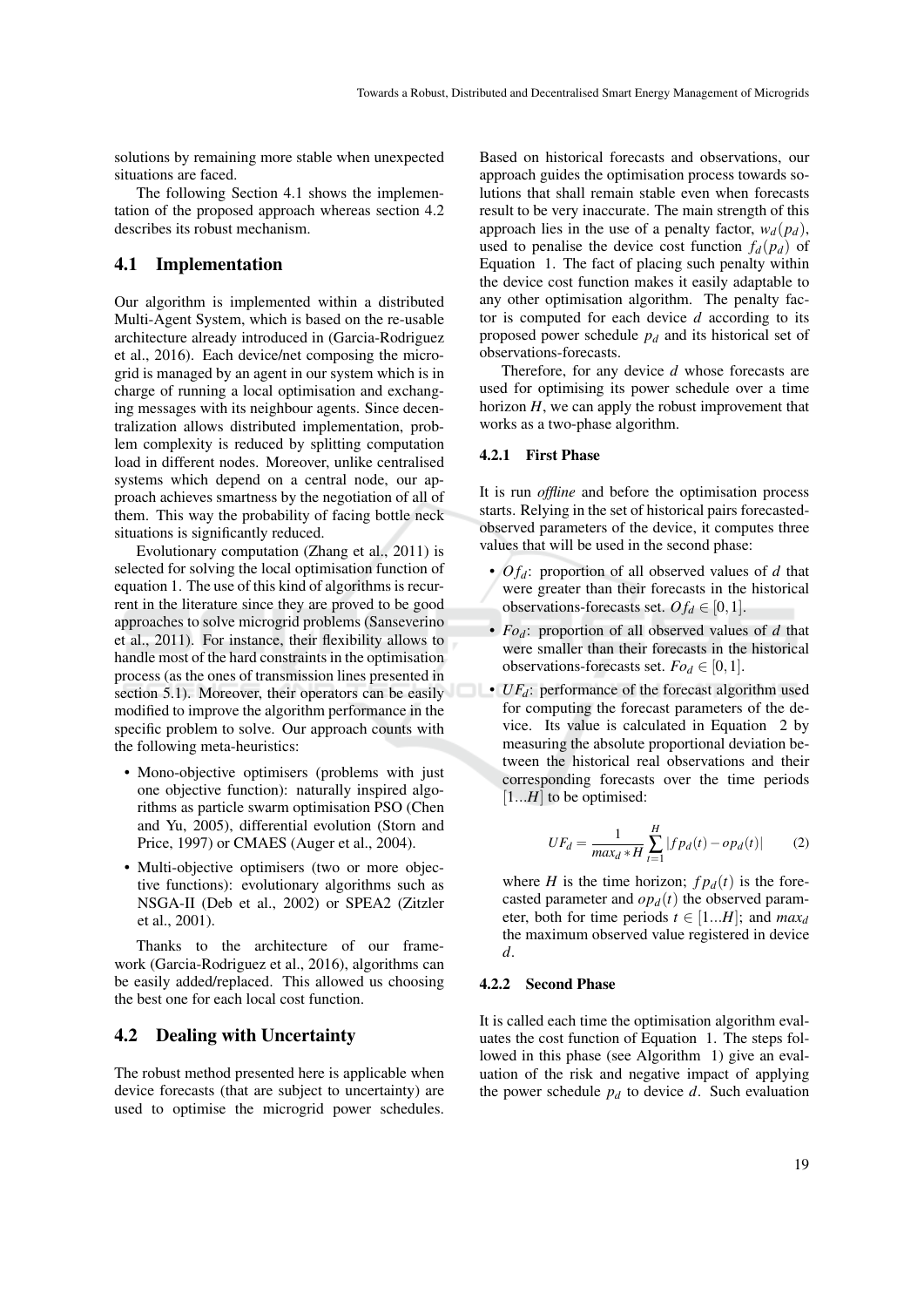(penalty factor) is used to guide the optimisation towards robust solutions.

For each time period (line 2), algorithm 1 first estimates the possible deviations of the proposed power schedule  $p_d$  (line 9). Then, considering the import/export prices and constraints, it computes the corresponding cost of those deviations from applying the proposed power schedule  $p_d$  to a full power control device (lines 10-17) or to a ON/OFF control device (lines 18-26). The algorithm returns such cost as a penalty factor  $w_d(p_d)$  which is then used within the device cost function  $f_d(p_d)$  so that  $f_d(p_d)$  =  $w_d(p_d) + c_d(p_d)$ .

Algorithm 1: Robustness. Phase 2.

```
1: INPUTS: p_d; fp_d; op_d; UF_d; [Of_d; Fo_d]; H as the time
    horizon;
    [imp, exp] as imported/exported energy cost established
    by the utility:
    imp/exp > 0 microgrid pays,
    imp/exp < 0 microgrid is paid,
    exporting energy not allowed: exp(t) == \infty,
    importing energy not allowed: imp(t) == \infty.
2: for all t \in H do
3: if \lim p(t) < 0 then<br>4: \lim p(t) = 0imp(t) = 05: end if
6: if exp(t) < 0 then
7: exp(t) = 08: end if<br>9: dev(t)9: dev(t) = |p_d(t) * UF_d + p_d(t)|<br>10: if device d allows full control
        if device d allows full control then
11: if dev(t) > fp_d(t) then<br>12: if imp(t) = \infty then
12: if imp(t) = \infty then<br>13: acum + = Of_d *13: acum + = Of_d * exp(t) * (dev(t) - fp_d(t))<br>14: else
14: else<br>15: a15: acum += Of_d * imp(t) * (dev(t) - fp_d(t))<br>16: end if
              end if
17: end if
18: else
19: if exp(t) = \infty then<br>20: acum + 1 = (Fo)acum + = (Fo_d * imp(t) + Of_d * imp(t)) *(dev(t)-fp_d(t))21: else if imp(t) = \infty then<br>22: acum + \in (F_{Q,t} * e)acum + = (F_{0d} * exp(t) + Of_{d} * exp(t)) *(dev(t)-fp<sub>d</sub>(t))23: else<br>24: aacum + = (Fo_d * exp(t) + Of_d * imp(t)) *(dev(t)-fp<sub>d</sub>(t))25 end if
26: end if
27: end for
28: w_d(p_d) = |acum|29: OUTPUT: w_d(p_d)
```
Note that the value of  $w_d(p_d)$  varies since its depends on the power schedule  $p_d$ , the performance of the forecaster in such device, and the exporting/importing energy costs and constraints.

## 5 SYSTEM VALIDATION

## 5.1 Experimental Set-up

The algorithm proposed in this paper is developed within the framework presented by (Garcia-Rodriguez et al., 2016), which was extended in order to implement our solution. Developed in Java, such framework allocates all the optimisation algorithms and implements the message passing strategy. Two main entities that exchange messages in the system are created, namely: devices and nets, which are represented as agents. Each kind of agent has its own behaviours, which define the identity of the agent. Therefore, two sets of behaviours can be assigned to an agent: the first one is to use the agent as a device, whereas the second one is for net agents.

Among the different integrated metaheuristics to solve the local optimisations, three mono-objective algorithms (CMAES(Auger et al., 2004), DE(Storn and Price, 1997) and PSO(Chen and Yu, 2005)) were chosen for the experimental part. Their setup is as follows: DE and CMAES with a  $population\_size = 50$  and  $maximum\_evaluations =$ 250000; CMAES also adds  $CR = F = 0.5$ ; and PSO with  $\archive\_size = 50$ ,  $\textit{maximum}\_iteration = 5000$ and *mutation\_probability* =  $0.4$ .

Experimentation was performed over multiple scenarios. We call "scenario" to a specific configuration defined by microgrid topology (devices definition and constraints), buying/selling energy costs, power limits of devices, and fix power consumption/generation curves. The combination of all these values would generate a huge number of scenarios, however just some of them would represent feasible real-world situations. Our approach was tested on a nine-bus scenario that follows the "Western System Coordinating Council" (WSCC)(Paul M. Anderson, 2003) electrical grid topology. With the aim of performing a complete validation, we increased the complexity of such grid to consider 9 *transmission lines*, 3 *consumers*, 3 *photovoltaic generators*, 5 *wind generators* and the connection to the *external power* system. Consumers follow a fix power schedules but all generators can be controlled. True historical time series data sets that contain pairs of forecasts-observations were utilised for solar (National Renewable Energy Laboratory, 2006a) and wind generation (National Renewable Energy Laboratory, 2006b). Forecasts were employed to run the optimisations whereas observations were used to evaluate the performance of the solutions. Figure 1 shows the agents deployed by our system to solve this test scenario.

In order to emulate the real world, a sliding win-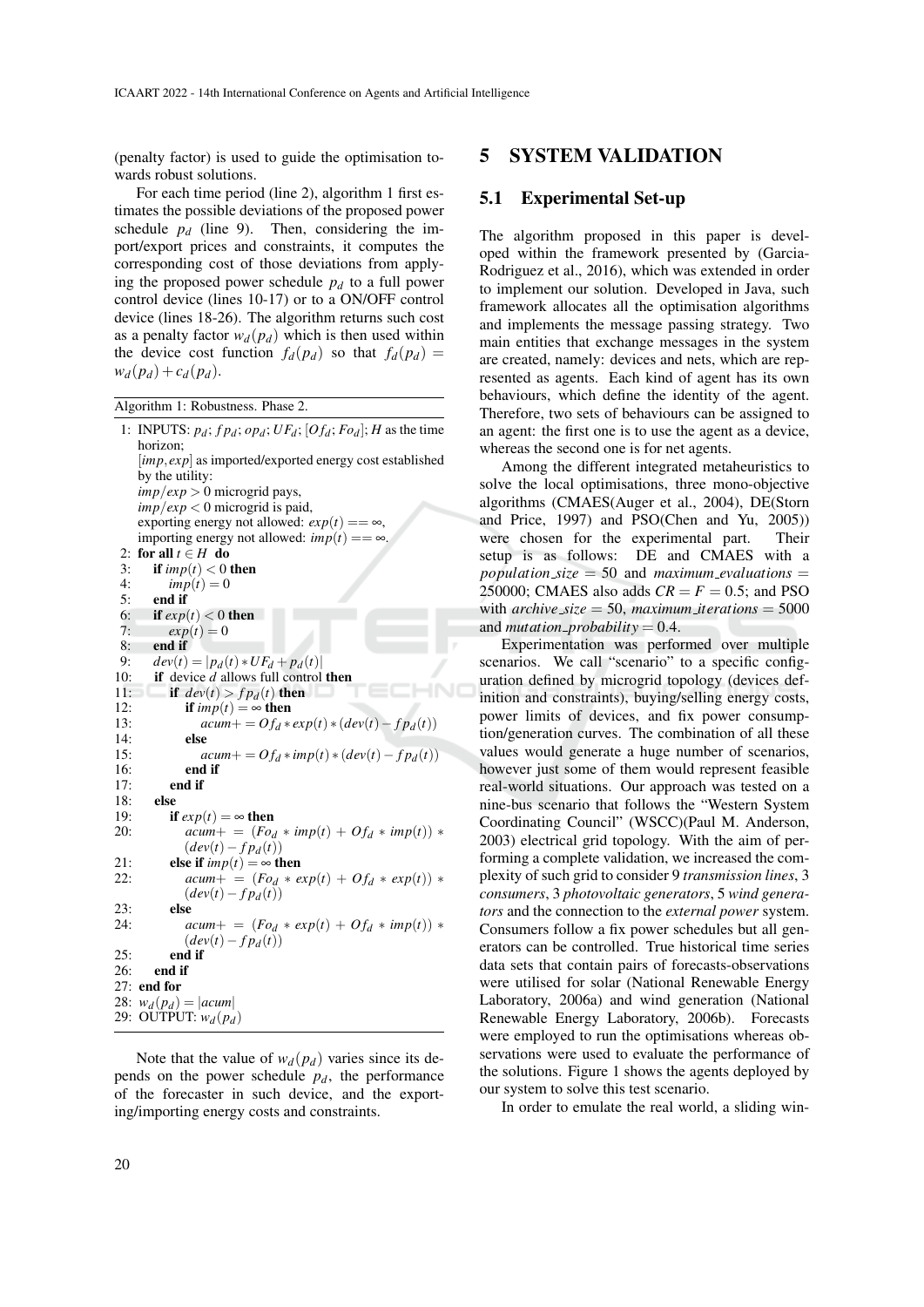

PV = Photovoltaic Generator. Wind = Windturbine Generator. Line  $X-Y =$  Transmission Line between Bus X to Bus Y.

Figure 1: Test Scenario: Agents deployment.

dow that contains a horizon of  $H = 12$  periods of hourly time-series (half a day) was moved all across each month of real data. At each step, the window moves one hour period and the whole set of experiments is run again. We chose three months (January, May and September) that cover the most representative climate conditions of a year for the studied regions. In addition, two pairs of buying-selling energy prices are tested. Buying price corresponds to the cost of importing energy to the grid from the external utility, and selling price is the cost when energy is exported. In order to avoid stochastic solutions, each single experiment was repeated 10 times. Averages and standard errors are calculated for all the results.

### 5.2 Device Modeling

To compute the testing scenario, our framework deploys a multi-agent system composed of 18 agents (one per device/bus of the microgrid) that run their own local optimisation and negotiate by exchanging messages. Following the notation of section 3, the different kinds of devices are modelled as follows:

• *Consumers* (non controllable) as fixed loads. It is a single terminal device with zero cost function  $c_d(p_d) = 0$ . Considering *H* as the time horizon of the optimisation, these devices must satisfy a expected consumption profile  $l = [l_d(1),...,l_d(H)] \in$ 

 $\mathbb{R}^H$  at each period, which sets the constraint:  $p_d(t) = l_d(t), \forall t \in [1, ..., H].$ 

• *Photovoltaic* and *wind* plants (controllable) as generators. Single terminal device that generates power over a range and imposes the constraint  $P_d^{min}(t) \le -p_d(t) \le P_d^{max}(t), \forall t \in [1, ..., H].$ The values  $[P_d^{min}, P_d^{max}]$  are defined by forecasts.

The cost function is  $c_d(p_d) = \sum_{t=1}^H \alpha(-p_d(t))$ where  $\alpha > 0$ .

• Connection to the *external power* system as external tie. It counts with one terminal and considers the cost of importing energy from the source as  $\text{im} p_d = [\text{im} p_d(1),...,\text{im} p_d(H)] \in \mathbb{R}^H$  (buying), and the cost of exporting to the source as  $exp_d =$  $[exp<sub>d</sub>(1),..., exp<sub>d</sub>(H)] \in \mathbb{R}^H$  (selling).

We define its cost function as  $c_d(p_d)$  =  $\sum_{t=1}^{H} -\eta^{T}(t)p_{d}(t) + \gamma^{T}(t)|p_{d}(t)|$ , where  $\eta^{T}(t) =$  $(imp_d(t) + exp_d(t))/2$  and  $\gamma^T(t) = (imp_d(t)$  $exp_d(t)/2, \forall t \in [1, ..., H].$ 

*Lines* that connect the elements as **DC** transmission lines. These devices have two terminals since they transport power through a distance, which is also subject to energy losses. Therefore, it has zero cost function  $(c_d(p_d) = 0)$ , but the power flows are constrained: considering  $p_{d1}$  as input power and *pd*<sup>2</sup> as output power, the line has a maximum flow capacity given by:

$$
\frac{p_{d1}(t) - p_{d2}(t)}{2} \ge C^{max}, \forall t \in [1, ..., H]
$$
 (3)

where *Cmax* is a capacity constraint. It also imposes a line loss constraint:  $p_{d1} + p_{d2} \ell(p_{d1}, p_{d2}) = 0$ , where  $\ell(p_{d1}, p_{d2})$ :  $\mathbb{R}^H \times \mathbb{R}^H \mathbb{R}^H_+$ is a loss function.

Following the convention used by Kraning et al.(Kraning et al., 2014),  $p_d < 0$  when a device *d* is giving energy to the grid and  $p_d > 0$  when consuming.

## 5.3 Results Discussion

This section reports on the results of the three approximations used:

- Robust Optimisation -*Robust Opt*-: decentralised robust optimisation algorithm presented in this paper (our approach).
- Standard Optimisation -*Stand Opt*-: decentralised optimisation algorithm for energy networks (Kraning et al., 2014) without considering uncertainty in parameters.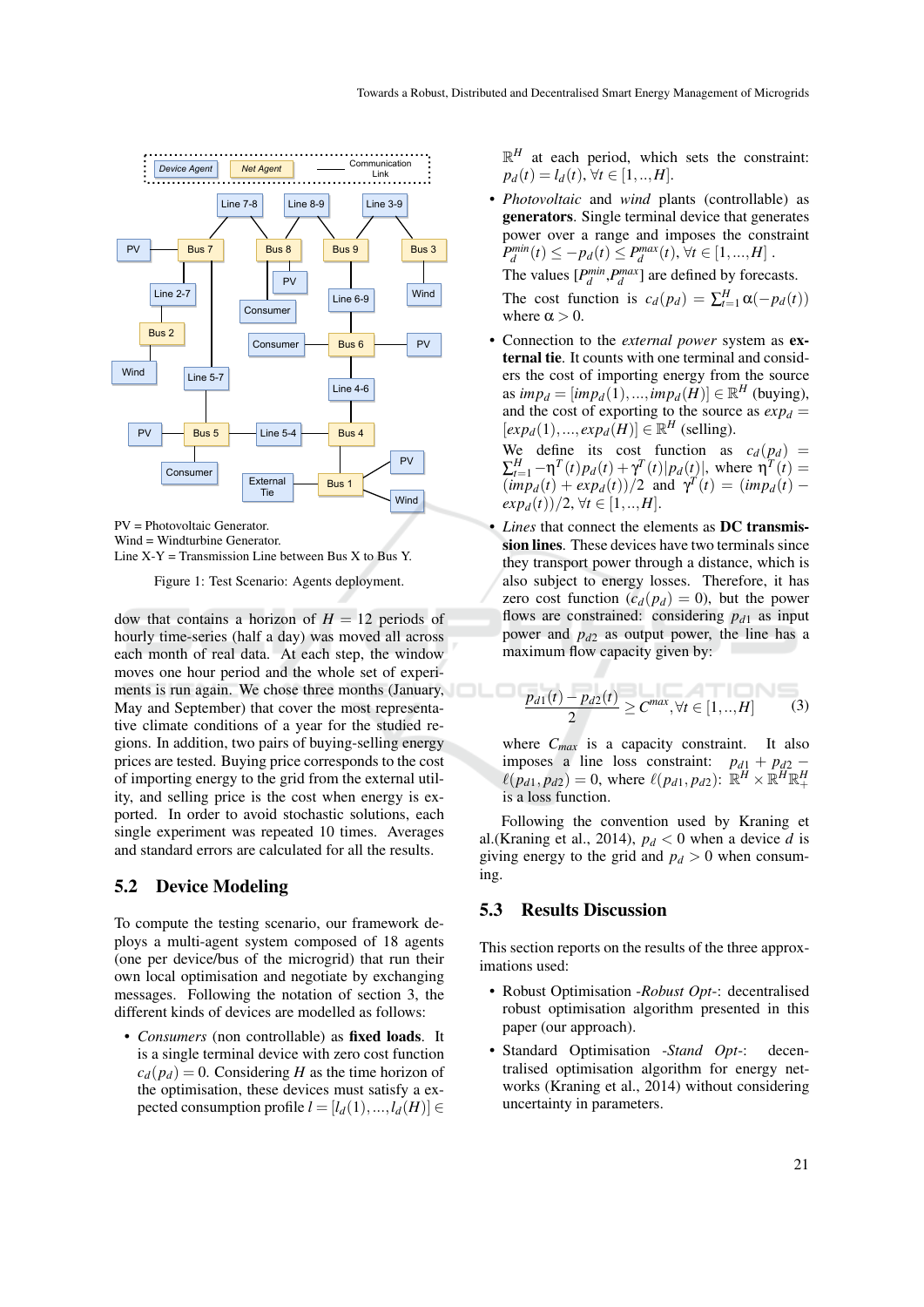• Non Optimisation -*No Opt*-: non-optimised approach were all generators are by default connected at the maximum generation rate. It represents how a real microgrid would behave without any smart control.

The three approaches are tested in the same scenarios so that their performance results are side-byside comparable.

When running the experimentation, we emulated how the put in practice of the algorithms would be. First, the optimisation is run relying in forecasted parameters (real time observations cannot be known a priori) to get the optimal configurations (power schedules) and their corresponding cost values. Then, forecasts are replaced by real observations and are used to test such configurations. Finally, we compare the deviations in terms of cost that those configurations get from forecasted parameters (what it is expected to find) to the observed ones (what it was faced in the reality).

The results are shown in two tables: i) Table 2 considers exporting the energy selling as almost free, whereas ii) Table 1 imposes to both exporting or importing energy from the microgrid an associated cost. These tables show:

- *Its.*: average number of iterations used by the algorithm to reach the solution.
- *Average Cost*  $(\overline{C})$ : statistics calculated over the energy cost, measured in cost units (u). It can be seen as the average cost across all the experiments. (True currencies and electrical prices are omitted for the validation phase).
- *SEM Cost*: the standard deviation of the samplemean's estimate, known as "standard error of the mean" (Barde and Barde, 2012).Both *Average Cost* and *SEM Cost* are calculated for the same scenarios using the theoretical situation (forecasted parameters) and then the real parameters (the ones observed a posteriori).
- *Cost Saving* (*CSv*): percentage of cost saved when running the robust optimisation over the standard optimisation (percentage over its average cost). Its formula is defined in eq. 4 where  $\overline{C_i}$ , is the average cost of the approach *i* (standard or robust optimization) using *j* parameters (forecasts//expected or real/observed ones).

$$
CSv = \left(1 - \frac{\overline{C}_{real, robust} - \overline{C}_{foreast, robust}}{\overline{C}_{real,stand} - \overline{C}_{forecast, stand}}\right) * 100
$$
 (4)

Results in Table 1 are computed in the scenarios where exporting and importing energy from the microgrid is penalised with 10u. The three tested months

show a similar tendency. We first compare a nonoptimised microgrid with the other two approaches to prove that, in any case, optimisation is always necessary to reduce costs (between 7000 and 42000 (u) over the non-optimisations). The expected average costs for standard optimisations in forecast scenarios differ, in about 1200 (u), from the average of same schedules but tested with real parameters. However, robust optimisations yield much smaller deviations. Actually, the robust optimiser reduces from 6.68% to 60.83% the average cost error over the standard optimiser. SEM in tables is low, which indicates few deviations over the average (between  $\pm 0.1$  and  $\pm 1.3$ ). Moreover the number of iterations of both robust and standard optimisation approaches are similar, which makes computational effort similar too.

When analysing Table 2 (exporting energy penalty very low), results show a similar tendency. Averages and SEMs are usually lower in non optimisation experiments, which is logical since in this case exporting energy is almost not penalised. We also observe that the robust approach gets positive savings in the three months, from 4.7 to 20.03% of reduction over the non robust optimisations. September presents similar cost values as in Table 1, but May and January are slightly different. May has a similar cost saving but over lower average and SEM values; this is probably because in some periods of this scenario not all the energy produced was consumed and therefore it was exported out of the grid. January is the month with less improvement. It is also the hardest scenario to be optimised since the optimisers took remarkably more iterations to solve it, the average costs are closer (but still smaller) to the non-optimised case, and SEMs are much higher as well.

Tables 3 and 4 compare the performance of the three approaches from a different point of view. They show the proportional cost reduction when optimised schedules face the real scenarios or, in other words, "how much the user would save in the real life". In general, and as expected, we observe that optimisations highly outperformed the standard configurations of the microgrid. In the same line, power schedules computed using the robust optimiser originated significantly smaller costs than the non robust optimised solutions and, therefore, such difference was bigger when compared to the basic (non optimised) configurations of the microgrid.

A question that raises observing the results is why the percentage of saving cost varies up to 15% depending of the months. This is due to the variation of the weather conditions and, in consequence, the maximum capacity of production. Furthermore, each scenario presents different flexibilities, allowing differ-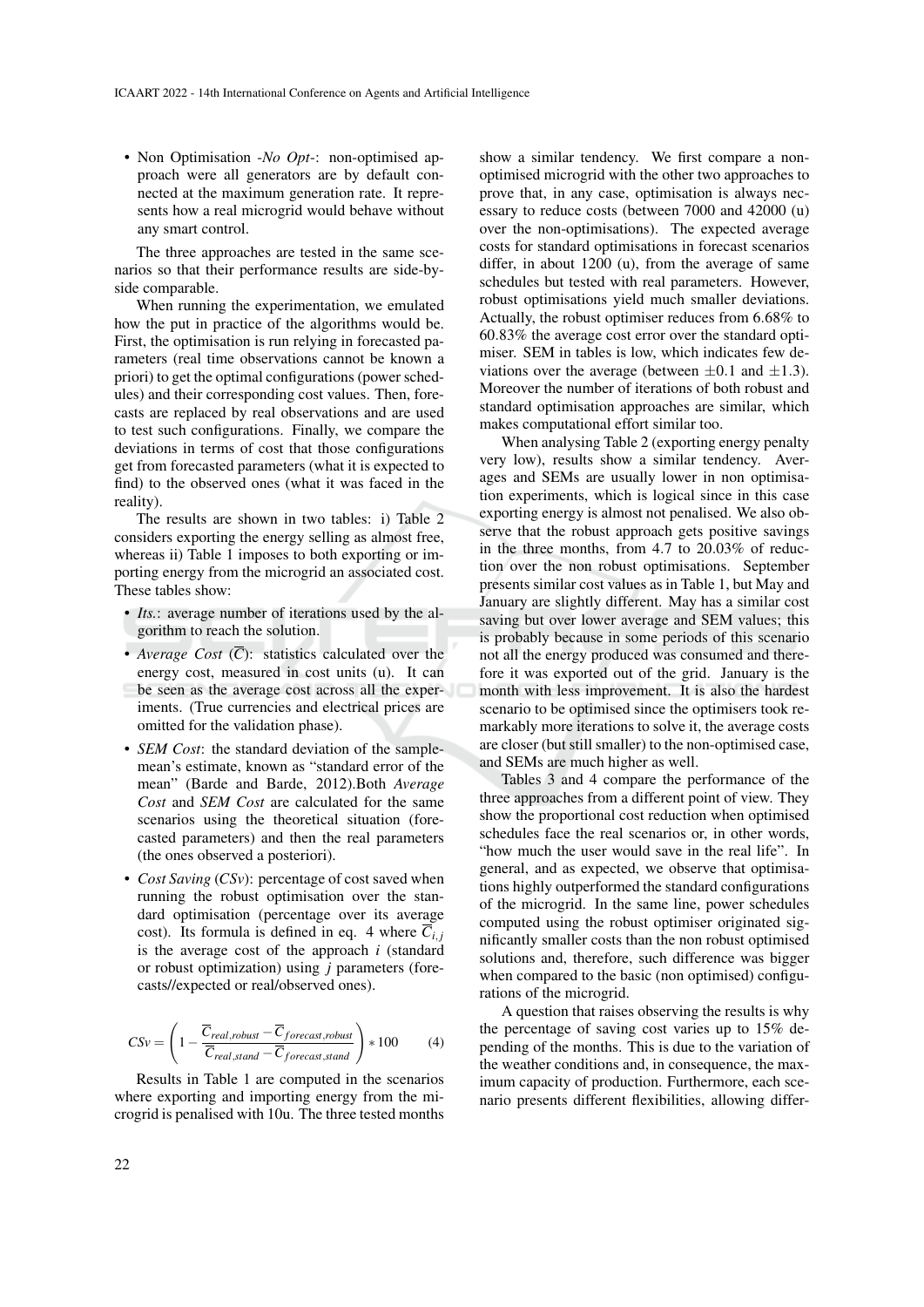| Approach         | Its. | Average Cost $(u)$ |             | <b>SEM Cost (u)</b> |          | CS <sub>v</sub> |
|------------------|------|--------------------|-------------|---------------------|----------|-----------------|
|                  |      | <b>Forecasts</b>   | <b>Real</b> | <b>Forecasts</b>    | Real     | $(\%)$          |
| <b>January</b>   |      |                    |             |                     |          |                 |
| No Opt           |      |                    | 14337.6350  |                     | 54.1596  |                 |
| Stand Opt        | 302  | 212.3893           | 317.4002    | 0.0276              | 0.3795   |                 |
| Robust Opt       | 302  | 278.6910           | 319.8174    | 0.1968              | 0.2539   | 60.83           |
| May              |      |                    |             |                     |          |                 |
| No Opt           |      |                    | 8935.7970   |                     | 27.2481  |                 |
| Stand Opt        | 484  | 0.0000             | 1344.7288   | 0.0000              | 0.0408   |                 |
| Robust Opt       | 421  | 0.0002             | 1079.0624   | 0.0000              | 0.1037   | 19.75           |
| <b>September</b> |      |                    |             |                     |          |                 |
| No Opt           |      |                    | 12172.7330  |                     | 317.7966 |                 |
| Stand Opt        | 583  | 660.3829           | 2044.1316   | 0.5466              | 1.3871   |                 |
| Robust Opt       | 561  | 655.6976           | 1947.0089   | 0.5607              | 0.0193   | 6.68            |

Table 1: Experimental results for energy costs: selling =  $10(u/kW)$ ; buying =  $10(u/kW)$ .

Table 2: Experimental results for energy costs: selling =  $1(u/kW)$ ; buying =  $10(u/kW)$ .

| Approach         | Its. |                  | Average Cost (u) | <b>SEM Cost (u)</b> | $\overline{\text{Csv}}$ |        |
|------------------|------|------------------|------------------|---------------------|-------------------------|--------|
|                  |      | <b>Forecasts</b> | Real             | <b>Forecasts</b>    | Real                    | $(\%)$ |
| <b>January</b>   |      |                  |                  |                     |                         |        |
| No Opt           |      |                  | 2581.5314        |                     | 182.1753                |        |
| Stand Opt        | 1694 | 285.3534         | 2232.0703        | 29.3623             | 112.9993                |        |
| Robust Opt       | 1607 | 273.1762         | 2128.1336        | 28.6996             | 111.1019                | 4.71   |
| May              |      |                  |                  |                     |                         |        |
| No Opt           |      |                  | 6052.6184        |                     | 374.7932                |        |
| Stand Opt        | 421  | 0.0051           | 133.3903         | 0.0001              | 0.1081                  |        |
| Robust Opt       | 428  | 0.0080           | 106.6703         | 0.0002              | 0.0835                  | 20.03  |
| <b>September</b> |      |                  |                  |                     |                         |        |
| No Opt           |      |                  | 10300.3550       |                     | 465.0780                |        |
| Stand Opt        | 1445 | 681.2515         | 2043.7722        | 0.9455              | 1.5547                  |        |
| Robust Opt       | 2158 | 682.8970         | 1955.0863        | 0.9505              | 0.1233                  | 6.62   |

#### Table 3: Cost Saving (%) of Table 1.

| 10/10      |       | No Opt |       | Stand Opt         |                          |       |
|------------|-------|--------|-------|-------------------|--------------------------|-------|
|            | Jan.  | May    | Sept. | Jan.              | May                      | Sept. |
| Stand Opt  | 97.78 | 84.95  | 83.20 | $\qquad \qquad -$ | $\overline{\phantom{0}}$ |       |
| Robust Opt | 97.76 | 87.92  | 84.00 | $-0.76$           | 19.75                    | 4.75  |

Table 4: Cost Saving (%) of Table 2.

| 1/10       |       | No Opt |       | Stand Opt                |          |                          |
|------------|-------|--------|-------|--------------------------|----------|--------------------------|
|            | Jan.  | Mav    | Sept. | Jan.                     | May      | Sept.                    |
| Stand Opt  | 13.53 | 97.79  | 80.15 | $\overline{\phantom{a}}$ | $\equiv$ | $\overline{\phantom{a}}$ |
| Robust Opt | 17.56 | 98.23  | 81.01 | 4.65                     | 20.03    | 4.33                     |

ent degrees of optimisations. Note that the proposed approach is more effective in more flexible scenarios where the algorithm has more freedom to control. For instance, in a scenario in which all devices that rely on forecasts can be fully controlled, the robust optimisation would outperform the standard one. However, low level of flexibility will tend to approach robust optimisations costs to standard optimisation ones. In conclusion: the more flexible the scenario it is, the greater cost can be saved.

Summarising, Tables 1 to 4 showed how, for all experiments, the robust optimisation provided microgrid configurations (power schedules) with the lowest cost values. The same way, such approach performed better when facing more flexible scenarios.

# 6 CONCLUSIONS AND FUTURE LINES

In the last decades the interests and efforts for bringing intelligence to conventional power grids are increasing more and more. The emerge of smart grids with distributed electrical resources keeps calling for automatic, and distributed, control which looks for the best decisions to make. Such search usually poses an optimisation problem where the looking for good solutions is gaining track in the research field. Many algorithms have been proposed in the literature but only few of them can operate in a distributed manner. Moreover, when the solutions are schedules that shall be used in the near future, forecasts are usually considered in the optimisation process. Unfortunately, forecasts are never 100% accurate and, as a consequence, optimisations are not usually reliable.

We propose a decentralised optimisation algorithm that, implemented in a distributed manner by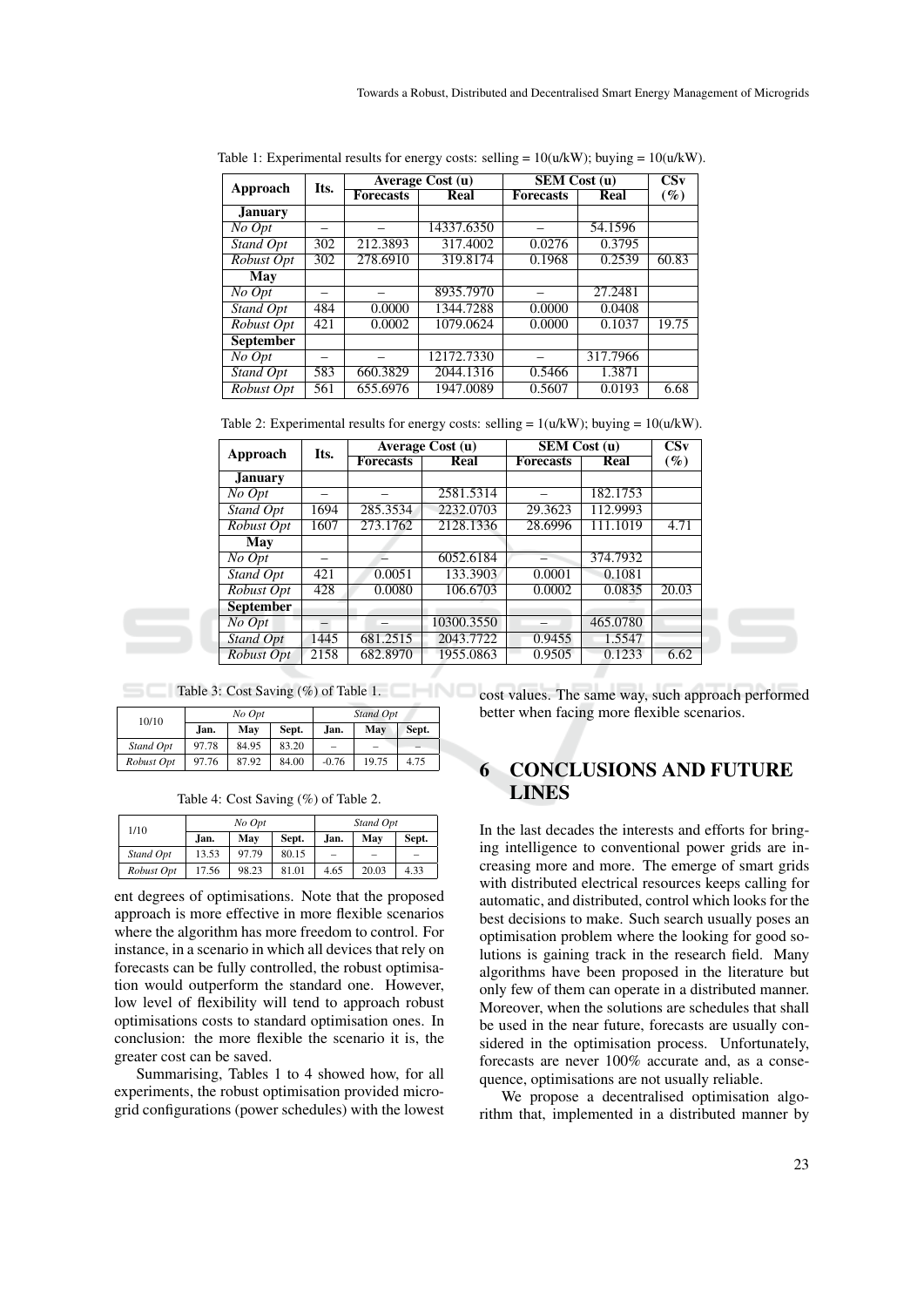a multi-agent system, considers the uncertainty of the parameters in the optimisation process. Our approach deals with such uncertainty through a robust mechanism which is added to the optimiser. Our solution was tested and compared with the base line showing the efficiency of this technique since the costs of the optimized schedules computed for all tested scenarios were significantly reduced.

Our approach can be extended in many directions in the future: i.e., it would be interesting to explore the optimisation from a multiobjective point of view by considering several goals. Another interesting study would be the collective uncertainty; i.e., to study how forecasts of devices situated nearby by could present the same deviations tendency. Finally, a software analysis on how to implement and deploy the approach in a real microgrid is also a step to follow.

## ACKNOWLEDGEMENTS

This work was supported by the European Community's Seventh Framework Programme under Grant Agreement no. 619682 (Project MAS2TERING) and by ITEA 2 call 8 (Project 13023 FUSE-IT).

# REFERENCES

- Al-Hinai, A. and Alhelou, H. H. (2021). A multi-agent system for distribution network restoration in future smart grids. *Energy Reports*.
- Amin, S. and Wollenberg, B. (2005). Toward a smart grid: Power delivery for the 21st century. *IEEE Power Energy Mag*, 3:34 – 41.
- Auger, A., Schoenauer, M., and Vanhaecke, N. (2004). Ls-cma-es: A second-order algorithm for covariance matrix adaptation. In *Parallel Problem Solving from Nature-PPSN VIII*, pages 182–191. Springer.
- Barde, M. P. and Barde, P. J. (2012). What to use to express the variability of data: Standard deviation or standard error of mean? *Perspectives in clinical research*, 3(3):113.
- Boyd, S., Parikh, N., Chu, E., Peleato, B., and Eckstein, J. (2011). Distributed Optimization and Statistical Learning via the Alternating Direction Method of Multipliers. *Foundations and Trends in Machine Learning*, 3(1):1–122.
- Chakraborty, S. and Okabe, T. (2016). Robust energy storage scheduling for imbalance reduction of strategically formed energy balancing groups. *Energy*, 114:405–417.
- Chen, G.-c. and Yu, J.-s. (2005). Particle swarm optimization algorithm. *INFORMATION AND CONTROL-SHENYANG-*, 34(3):318.
- Colak, I., Sagiroglu, S., Fulli, G., Yesilbudak, M., and Covrig, C.-F. (2016). A survey on the critical issues in smart grid technologies. *Renewable and Sustainable Energy Reviews*, 54:396 – 405.
- Dantzig, G. B. and Wolfe, P. (1960). Decomposition principle for linear programs. *Operations research*, 8(1):101–111.
- de Cerio Mendaza, I. D., Szczesny, I. G., Pillai, J. R., and Bak-Jensen, B. (2016). Demand response control in low voltage grids for technical and commercial aggregation services. *IEEE Transactions on Smart Grid*, 7(6):2771–2780.
- Deb, K., Pratap, A., Agarwal, S., and Meyarivan, T. (2002). A fast and elitist multiobjective genetic algorithm: NSGA-II. *IEEE Transactions on Evolutionary Computation*, 6(2):182–197.
- Deconinck, G., Vanthournout, K., Beitollahi, H., Qui, Z., Duan, R., Nauwelaers, B., Van Lil, E., Driesen, J., and Belmans, R. (2008). A robust semantic overlay network for microgrid control applications. In *Architecting Dependable Systems V*, pages 101–123. Springer.
- Dehghanpour, K., Nehrir, H., Sheppard, J., and Kelly, N. (2017). Agent-based modeling of retail electrical energy markets with demand response. *IEEE Transactions on Smart Grid*.
- Diekerhof, M., Peterssen, F., and Monti, A. (2017). Hierarchical distributed robust optimization for demand response services. *IEEE Transactions on Smart Grid*.
- Diekerhof, M., Schwarz, S., and Monti, A. (2016). Distributed optimization for electro-thermal heating units. In *PES Innovative Smart Grid Technologies Conference Europe (ISGT-Europe), 2016 IEEE*, pages 1–6. IEEE.
- Diekerhof, M., Vorkampf, S., and Monti, A. (2014). Distributed optimization algorithm for heat pump scheduling. In *Innovative Smart Grid Technologies Conference Europe (ISGT-Europe), 2014 IEEE PES*, pages 1–6. IEEE.
- Farhangi, H. (2010). The path of the smart grid. *IEEE Power Energy Mag*, 8:18 – 28.
- Gamarra, C. and Guerrero, J. M. (2015). Computational optimization techniques applied to microgrids planning: a review. *Renewable and Sustainable Energy Reviews*, 48:413–424.
- García, S., Quintana, D., Galván, I. M., and Isasi, P. (2012). Time-stamped resampling for robust evolutionary portfolio optimization. *Expert Systems with Applications*, 39(12):10722–10730.
- Garcia-Rodriguez, S., Sleiman, H. A., and Nguyen, V.-Q.- A. (2016). A multi-agent system architecture for microgrid management. In *Trends in Practical Applications of Scalable Multi-Agent Systems, the PAAMS Collection*, pages 55–67. Springer International Publishing.
- Gomez-Sanz, J. J., Garcia-Rodriguez, S., Cuartero-Soler, N., and Hernandez-Callejo, L. (2014). Reviewing microgrids from a multi-agent systems perspective. *Energies*, 7(5):3355–3382.
- Haring, T. W., Mathieu, J. L., and Andersson, G. (2016). Comparing centralized and decentralized contract de-